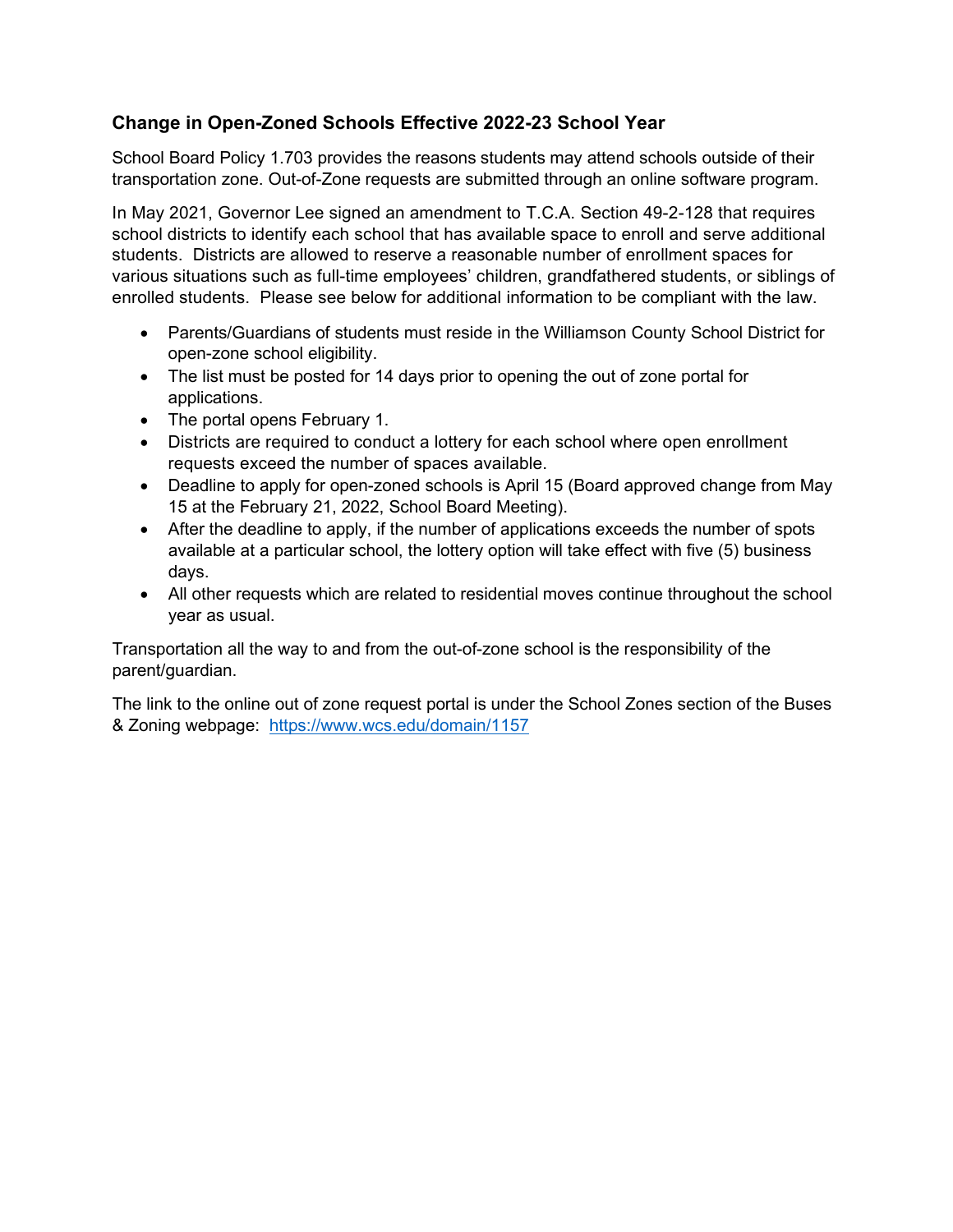## *2022-23 Open-Zoned Schools Available Only to Students Residing in Williamson County Schools' District Out of Zone Request Portal Opens February 1, 2022*

|                             |              |                 |                 |                   |                |         |                 |                 |              |                 |              |             |             |             |             | <b>Projected</b> |                 | <b>Projected</b> | <b>Projected</b> | <b>Reserved</b> | <b>Available</b><br>Open- |              |
|-----------------------------|--------------|-----------------|-----------------|-------------------|----------------|---------|-----------------|-----------------|--------------|-----------------|--------------|-------------|-------------|-------------|-------------|------------------|-----------------|------------------|------------------|-----------------|---------------------------|--------------|
|                             |              |                 |                 |                   |                |         |                 |                 |              |                 |              |             |             |             |             | <b>Month 1</b>   |                 | <b>Month 1</b>   | <b>Month 1</b>   | Enrollment/     | Zoned                     |              |
|                             |              |                 |                 |                   |                |         |                 |                 |              |                 |              |             |             |             |             | <b>Enroll</b>    | <b>Building</b> | <b>Fill Rate</b> | <b>Available</b> | <b>Growth</b>   | <b>Spots</b>              |              |
| <b>School Name</b>          | <b>EC</b>    | <b>PK</b>       | Κ               | 1                 | $\mathbf{2}$   | 3       | 4               | 5               | 6            | $\overline{7}$  | 8            | 9           | 10          | 11          | 12          | $EC - 12$        | <b>Capacity</b> | <b>EC-12</b>     | <b>Seats</b>     | <b>Spaces</b>   | 2022-23                   | <b>Notes</b> |
| Elementary                  |              |                 |                 |                   |                |         |                 |                 |              |                 |              |             |             |             |             |                  |                 |                  |                  |                 |                           |              |
| Allendale ES                | 35           | 20              | 90              | 84                | 109            | 105     | 104             | 127             | $\mathbf 0$  | $\mathbf 0$     | $\mathbf 0$  | $\mathbf 0$ | $\mathbf 0$ | $\mathbf 0$ | $\mathbf 0$ | 674              | 890             | 74%              | 216              | 100             | 116                       |              |
| <b>Bethesda ES</b>          | 35           | 20              | 100             | 109               | 89             | 82      | 91              | 99              | 0            | $\pmb{0}$       | 0            | $\mathbf 0$ | $\mathbf 0$ | $\pmb{0}$   | $\mathbf 0$ | 625              | 780             | 78%              | 155              | 125             | 30                        |              |
| <b>Chapman's Retreat ES</b> | 0            | 20              | 100             | 93                | 103            | 104     | 110             | 108             | $\mathbf 0$  | $\mathbf 0$     | $\mathbf 0$  | $\mathbf 0$ | $\mathbf 0$ | $\mathbf 0$ | $\mathbf 0$ | 638              | 805             | 79%              | 167              | 100             | 67                        |              |
| <b>Clovercroft ES</b>       | $\mathbf{0}$ | $\Omega$        | 95              | 91                | 114            |         | 131 112         | 128             | $\mathbf{0}$ | $\mathbf 0$     | $\mathbf 0$  | $\mathbf 0$ | $\mathbf 0$ | $\mathbf 0$ | $\Omega$    | 671              | 890             | 75%              | 219              | 150             | 69                        |              |
| College Grove ES            | $\mathbf 0$  | $\mathbf 0$     | 105             | 109               | 124            | 117     | 122             | 140             | $\mathbf 0$  | $\mathbf 0$     | $\mathbf 0$  | $\mathbf 0$ | $\mathbf 0$ | $\mathbf 0$ | $\mathbf 0$ | 717              | 730             | 98%              | 13               | 100             | $\mathbf{0}$              |              |
| Creekside ES                | $\mathbf 0$  | $\pmb{0}$       | 140             | 146               | 136            | 152     | 139             | 141             | $\mathbf{0}$ | $\mathbf 0$     | $\mathbf 0$  | $\mathbf 0$ | $\mathbf 0$ | $\mathbf 0$ | $\Omega$    | 854              | 890             | 96%              | 36               | 100             | $\Omega$                  |              |
| Crockett ES                 | 125          | 0               | 85              | 81                |                | 105 110 | 109             | 113             | $\mathbf 0$  | 0               | $\mathbf 0$  | $\mathbf 0$ | $\mathbf 0$ | 0           | 0           | 728              | 870             | 76%              | 142              | 100             | 42                        |              |
| Edmondson ES                | $\mathbf 0$  | 0               | 100             | 94                | 117            | 111     | 133             | 134             | 0            | 0               | 0            | $\mathbf 0$ | 0           | $\mathbf 0$ | $\Omega$    | 689              | 825             | 84%              | 136              | 100             | $\overline{36}$           |              |
| <b>Fairview ES</b>          | 45           | 20              | 80              | 76                | 82             | 76      | 88              | 78              | $\pmb{0}$    | $\mathbf 0$     | 0            | $\mathbf 0$ | $\mathbf 0$ | $\mathbf 0$ | $\mathbf 0$ | 545              | 715             | 73%              | 170              | 100             | 70                        |              |
| <b>Grassland ES</b>         | $\mathbf 0$  | 0               | 75              | $\overline{71}$   | 85             | 81      | 93              | 99              | $\mathbf 0$  | $\mathbf 0$     | 0            | $\mathbf 0$ | $\mathbf 0$ | $\mathbf 0$ | $\mathbf 0$ | 504              | 870             | 58%              | 366              | 100             | 266                       |              |
| Heritage ES                 | $\mathbf{0}$ | 0               | 105             | 112               | 103            | 118     | 105             | $\overline{87}$ | $\mathbf 0$  | $\mathbf 0$     | $\mathbf 0$  | $\mathbf 0$ | $\mathbf 0$ | $\mathbf 0$ | $\Omega$    | 630              | 805             | 78%              | 175              | 100             | $\overline{75}$           |              |
| <b>Hillsboro EMS</b>        | $\mathbf 0$  | 0               | 25              | 27                | 29             | 18      | 27              | 34              | 116          | $\frac{135}{1}$ | 124          | $\mathbf 0$ | $\mathbf 0$ | $\mathbf 0$ | $\mathbf 0$ | 535              | 597             | 90%              | 62               | 30              | $\overline{32}$           | $K-5$ only   |
| <b>Hunters Bend ES</b>      | $\mathbf{0}$ | 0               | 60              | 54                | 71             | 62      | 82              | 81              | $\mathbf 0$  | $\mathbf 0$     | $\mathbf{0}$ | $\Omega$    | $\Omega$    | $\mathbf 0$ | $\Omega$    | 410              | 780             | 53%              | 370              | 100             | 270                       |              |
| Jordan ES                   | 100          | 20              | 80              | 82                | 91             | 84      | 89              | 85              | $\mathbf 0$  | $\mathbf 0$     | 0            | $\mathbf 0$ | $\mathbf 0$ | $\mathbf 0$ | 0           | 631              | 890             | 65%              | 259              | 150             | 109                       |              |
| Kenrose ES                  | 0            | 0               | 110             | 110               | 97             | 127     | 124             | 116             | $\mathbf 0$  | $\mathbf 0$     | 0            | $\mathbf 0$ | $\mathbf 0$ | $\mathbf 0$ | $\mathbf 0$ | 684              | 910             | 75%              | 226              | 150             | $\overline{76}$           |              |
| Lipscomb ES                 | $\mathbf 0$  | 0               | 90              | 87                | 90             | 90      | 108             | 104             | $\mathbf 0$  | $\mathbf 0$     | $\mathbf 0$  | $\mathbf 0$ | $\mathbf 0$ | 0           | 0           | 569              | 780             | 73%              | 211              | 150             | 61                        |              |
| Longview ES                 | 70           | $\mathbf 0$     | 150             | 149               | 177            | 164     | 146             | 159             | $\mathbf 0$  | $\pmb{0}$       | 0            | 0           | $\mathbf 0$ | 0           | $\mathbf 0$ | 1,015            | 935             | 105%             | $-80$            | 100             | $\mathbf{0}$              |              |
| Mill Creek ES               | $\mathbf 0$  | 0               | 115             | 120               | 122            | 138     | 136             | 144             | $\mathbf 0$  | $\mathbf 0$     | 0            | $\mathbf 0$ | $\mathbf 0$ | $\mathbf 0$ | $\mathbf 0$ | 775              | 800             | 97%              | $\overline{25}$  | 100             | $\mathbf{0}$              |              |
| Nolensville ES              | $\mathbf 0$  | 20              | 130             | 137               | 138            | 176     | 152             | 152             | $\mathbf 0$  | $\mathbf 0$     | 0            | $\Omega$    | $\Omega$    | $\Omega$    | $\Omega$    | 905              | 890             | 102%             | $-15$            | 100             | $\Omega$                  |              |
| Oak View ES                 | 65           | 0               | $\overline{70}$ | $\overline{72}$   | 76             | 94      | $\overline{76}$ | 80              | $\pmb{0}$    | $\mathbf 0$     | $\mathbf 0$  | $\mathbf 0$ | $\mathbf 0$ | $\pmb{0}$   | $\mathbf 0$ | 533              | 695             | 72%              | 162              | 100             | 62                        |              |
| Pearre Creek ES             | 80           | 0               | 110             | 123               | 102            | 97      | 122             | 114             | $\mathbf{0}$ | $\mathbf{0}$    | $\mathbf 0$  | $\mathbf 0$ | $\mathbf 0$ | $\mathbf 0$ | $\Omega$    | 748              | 890             | 80%              | 142              | 100             | 42                        |              |
| Scales ES                   | 35           | $\mathbf 0$     | 110             | 115               | 121            | 129     | 138             | 138             | $\mathbf 0$  | $\mathbf 0$     | $\mathbf 0$  | $\mathbf 0$ | $\mathbf 0$ | $\mathbf 0$ | $\mathbf 0$ | 786              | 940             | 82%              | 154              | 125             | 29                        |              |
| Sunset ES                   | 0            | 0               | 90              | 90                | 102            | 93      | 119             | 137             | $\mathbf 0$  | $\mathbf 0$     | 0            | 0           | $\mathbf 0$ | 0           | $\mathbf 0$ | 631              | 805             | 78%              | 174              | 100             | 74                        |              |
| Thompson's Station ES       | $\mathbf 0$  | $\mathbf 0$     | 150             | $\frac{154}{154}$ | 150            | 144     | 122             | 138             | $\mathbf 0$  | $\mathbf 0$     | $\mathbf 0$  | $\mathbf 0$ | $\mathbf 0$ | $\mathbf 0$ | $\Omega$    | 858              | 800             | 107%             | $-58$            | 100             | $\Omega$                  |              |
| <b>Trinity ES</b>           | 0            | $\overline{20}$ | 115             | 121               | 99             | 134     | 131             | 110             | $\mathbf 0$  | $\mathbf 0$     | $\mathbf 0$  | $\mathbf 0$ | $\mathbf 0$ | $\mathbf 0$ | 0           | 730              | 870             | 84%              | $\frac{140}{ }$  | 100             | 40                        |              |
| Walnut Grove ES             | $\mathbf 0$  | $\mathbf 0$     | 80              | 78                | $\frac{11}{2}$ | 90      | 98              | 110             | $\mathbf 0$  | $\mathbf 0$     | $\mathbf 0$  | $\mathbf 0$ | $\mathbf 0$ | $\mathbf 0$ | 0           | 568              | 780             | 73%              | 212              | 100             | 112                       |              |
| Westwood ES                 | 0            | 20              | 90              | 91                | 102            | 79      | 97              | 81              | $\mathbf{0}$ | $\mathbf 0$     | $\mathbf 0$  | 0           | 0           | 0           | 0           | 560              | 805             | 70%              | 245              | 150             | 95                        |              |
| <b>Winstead ES</b>          | 15           | 20              | 105             | 109               | 106            | 99      | $119$   113     |                 | $\Omega$     | $\mathbf{0}$    | $\Omega$     | $\Omega$    | $\Omega$    | $\Omega$    | $\Omega$    | 686              | 790             | 86%              | 104              | 70              | $\overline{34}$           |              |